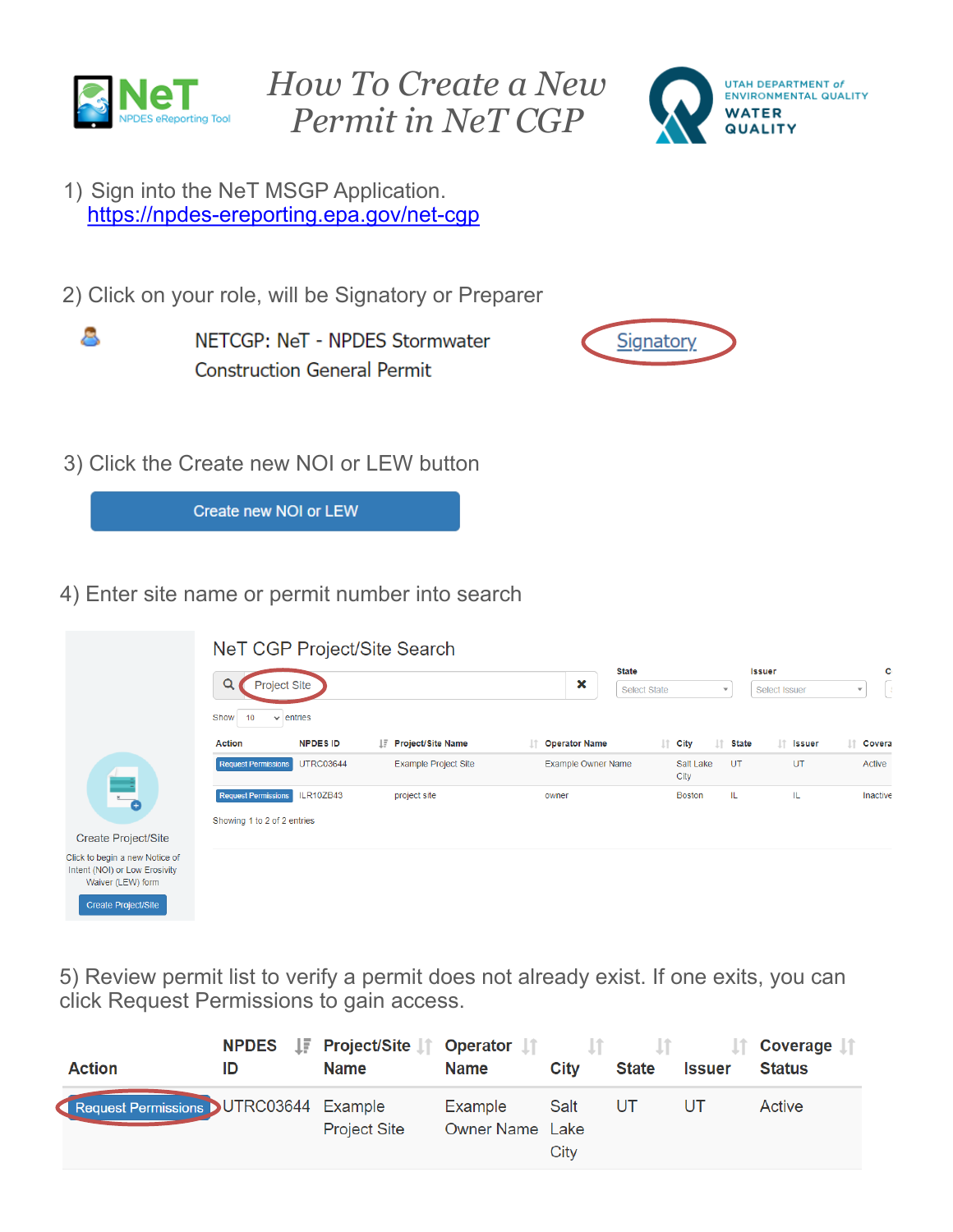6) If a permit does not exist, select Create Project/Site in the left sidebar. This button will not activate unless a search is performed (step 4).



7) Complete Eligibility Information and select which form you would like to submit: Construction General Permit (CGP) NOI, Common Plan Permit (CPP) NOI, or LEW.

8) Select Next to create the form.



9) Select Go to Form to enter the rest of your facility information